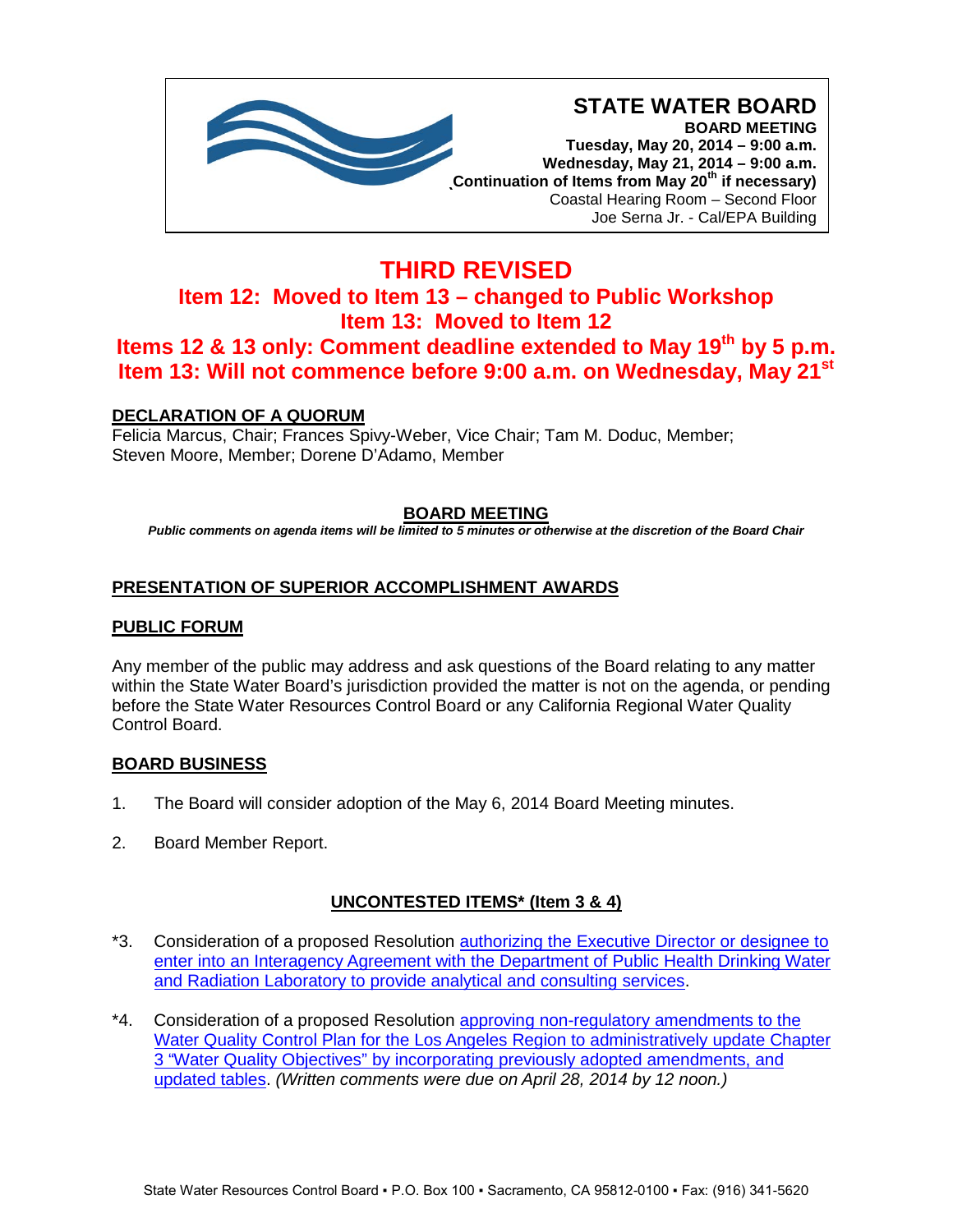## **INFORMATIONAL ITEMS**

- 5. Outcome of Conservation rates study from The Alliance for Water Use Efficiency.
- 6. California's ongoing drought emergency.
- 7. Informational [Update by the Office of Delta Watermaster on water activities within the](http://www.waterboards.ca.gov/board_info/agendas/2014/may/052014_7.pdf)  [Delta.](http://www.waterboards.ca.gov/board_info/agendas/2014/may/052014_7.pdf)
- 8. [Executive Director's Report.](http://www.waterboards.ca.gov/board_info/agendas/2014/may/ed_report052014.pdf)

## **DIVISION OF WATER QUALITY**

- 9. Consideration of adoption of the [draft amendment incorporating Total Maximum Daily](http://www.waterboards.ca.gov/board_info/agendas/2014/may/052014_9_with_draft_order.pdf)  [Load requirements into the California Department of Transportation Municipal Separate](http://www.waterboards.ca.gov/board_info/agendas/2014/may/052014_9_with_draft_order.pdf)  [Storm Sewer System Permit.](http://www.waterboards.ca.gov/board_info/agendas/2014/may/052014_9_with_draft_order.pdf) *[\(Written comments](http://www.waterboards.ca.gov/public_notices/comments/caltrans_permit_amend/index.shtml) were due on March 28, 2014 by 12 noon.)*
	- [Response to Comments](http://www.waterboards.ca.gov/board_info/agendas/2014/may/052014_9_response_comments.pdf)
	- [Change Sheet #1](http://www.waterboards.ca.gov/board_info/agendas/2014/may/052014_9_change_sheet1.pdf)

## **PUBLIC HEARING**

10. The State Water Board will hold a **Public Hearing for Consideration of Amendments to** [Water Quality Order 2013-0002-DWQ, Statewide General Aquatic Weed Control Permit](http://www.waterboards.ca.gov/board_info/agendas/2014/may/052014_10_with_draft_order.pdf)  [for Residual Aquatic Pesticide Discharges.](http://www.waterboards.ca.gov/board_info/agendas/2014/may/052014_10_with_draft_order.pdf) *[\(Written comments](http://www.waterboards.ca.gov/water_issues/programs/npdes/pesticides/docs/weedcontrol/comments/comments_2014april.pdf) were due on April 28, 2014 by 12 noon.)*

## **DIVISION OF WATER RIGHTS**

- 11. Consideration of a proposed Order [Revoking License 5763 \(Application 15679\) of Millview](http://www.waterboards.ca.gov/board_info/agendas/2014/may/052014_11_with_draft_order.pdf)  County Water District– [Russian River in Mendocino County.](http://www.waterboards.ca.gov/board_info/agendas/2014/may/052014_11_with_draft_order.pdf) *[\(Written comments](http://www.waterboards.ca.gov/waterrights/water_issues/programs/hearings/millview_revocation/comments_050914.shtml) were due on May 9, 2014 by 12 noon.)*
	- [Change Sheet #1](http://www.waterboards.ca.gov/board_info/agendas/2014/may/052014_11_change%20sheet1.pdf)
- 12. Consideration of a proposed Resolution regarding Drought-Related Emergency Regulations for Post-1914 Water Right Diversions in the Sacramento and San Joaquin River Delta Watershed.

## **Item 12 will not be heard before 1:00 p.m.**

## *Written comments for Items 12 & 13 will be accepted up till 5:00 p.m. on May 19, 2014*

- 1213. Consideration of a proposed Resolution [regarding Drought-Related Emergency](http://www.waterboards.ca.gov/board_info/agendas/2014/may/052014_12.pdf)  [Regulations for Curtailment of Diversions Due to Insufficient Flow for Specific Fisheries.](http://www.waterboards.ca.gov/board_info/agendas/2014/may/052014_12.pdf)
	- [Draft Resolution](http://www.waterboards.ca.gov/board_info/agendas/2014/may/052014_12_draftresolution.pdf)
	- [Comment Letters](http://www.waterboards.ca.gov/waterrights/water_issues/programs/drought/comments052014/)